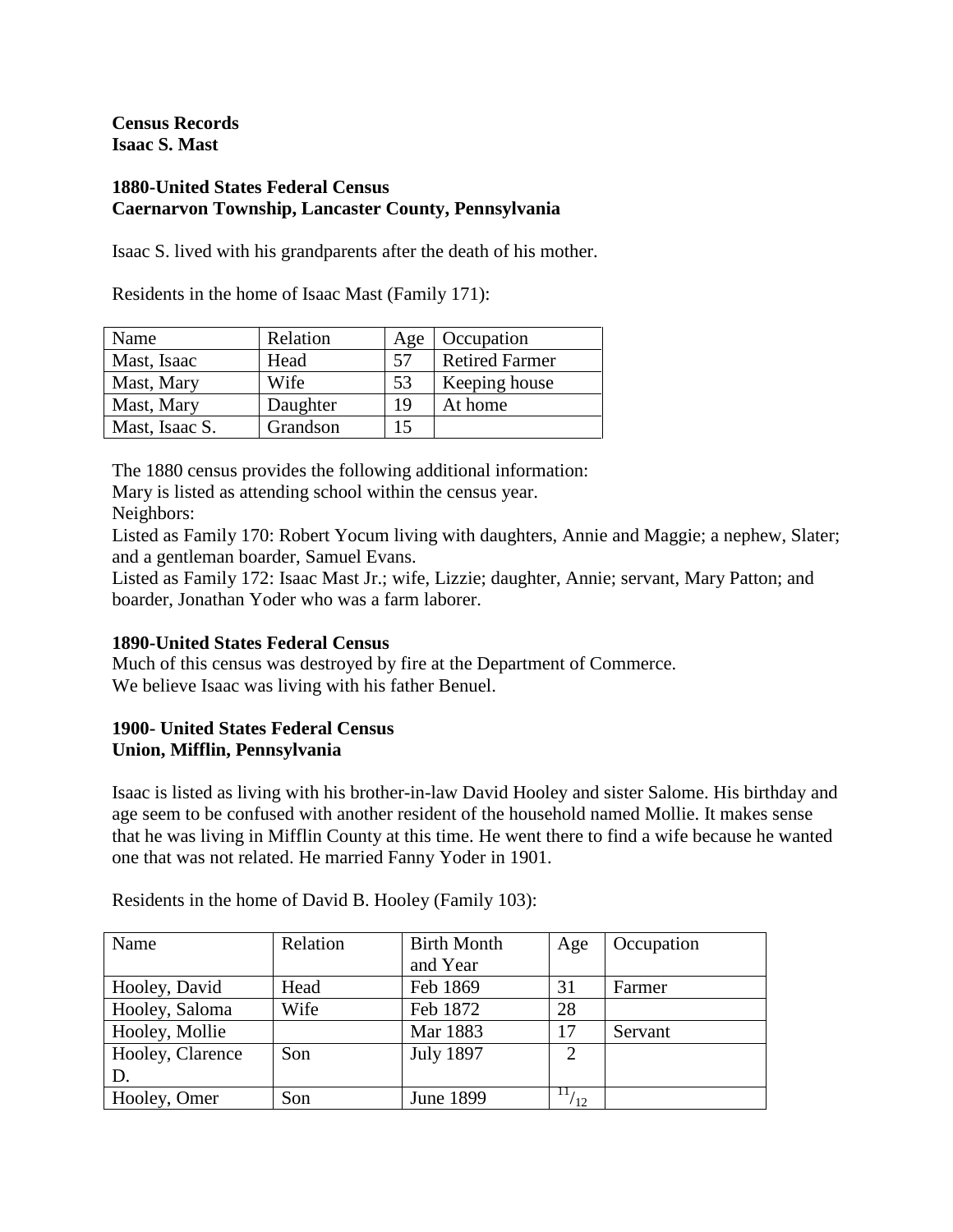| Mast, Isaac S | <i>indecipherable</i> | <b>May 1883</b> | $\overline{\phantom{a}}$ | Farm Laborer |
|---------------|-----------------------|-----------------|--------------------------|--------------|
|---------------|-----------------------|-----------------|--------------------------|--------------|

The 1900 census provides the following additional information:

David rented his farm.

David and Salome (Aunt Lomie) were married 6 years.

All adults in the residence read, write, and speak English.

Neighbors:

Listed as Family 102: John Renno living with wife Lydia, son David S., and daughter Fannie R. Listed as Family 104: Christian Yoder living with wife Esther, servant Nancy Yoder, son Levi D., and servant John A. Yoder.

Note: Grandpa Isaac's handwritten autobiography puts him in Belleville working for his brotherin-law, David Hooley, in 1899 and living in Kishacoquillas Valley until he and many others moved to North Dakota in 1903.

#### **1910-Thirteenth Census of the United States Nedrose Township, Ward County, North Dakota**

| Name          | Relation   | Age          | Occupation |
|---------------|------------|--------------|------------|
| Mast, Isaac   | Head       | 35           | Farmer     |
| Mast, Fanny   | Wife       | 32           |            |
| Mast, Timothy | Son        |              |            |
| Mast, Charity | Daughter   | 5            |            |
| Mast, Eunice  | Daughter   | 3            |            |
| Mast, Ruth    | Daughter   | $^{6}/_{12}$ |            |
| Yoder, Emma   | Hired girl | 26           | Servant    |

Residents in the home of Isaac S. Mast (Family 1):

The 1910 census provides the following additional information: Isaac, Fanny, Timothy and Emma were born in Pennsylvania. Charity, Eunice and Ruth were born in North Dakota. Timothy did not attend school in 1910. Isaac rented his farm. Isaac, Fanny, and Emma speak English, read, and write. Emma was a family member (Fanny's sister). Neighbors: Listed as Family 2: Harry and Mable Ronk and their children John and Florence.

# **1915-North Dakota Territorial and State Censuses Nedrose Township, Ward County**

Residents in the home of Isaac S. Mast (Family 35):

| Name        | Age               |
|-------------|-------------------|
| Mast, Isaac | Male $20$ to $60$ |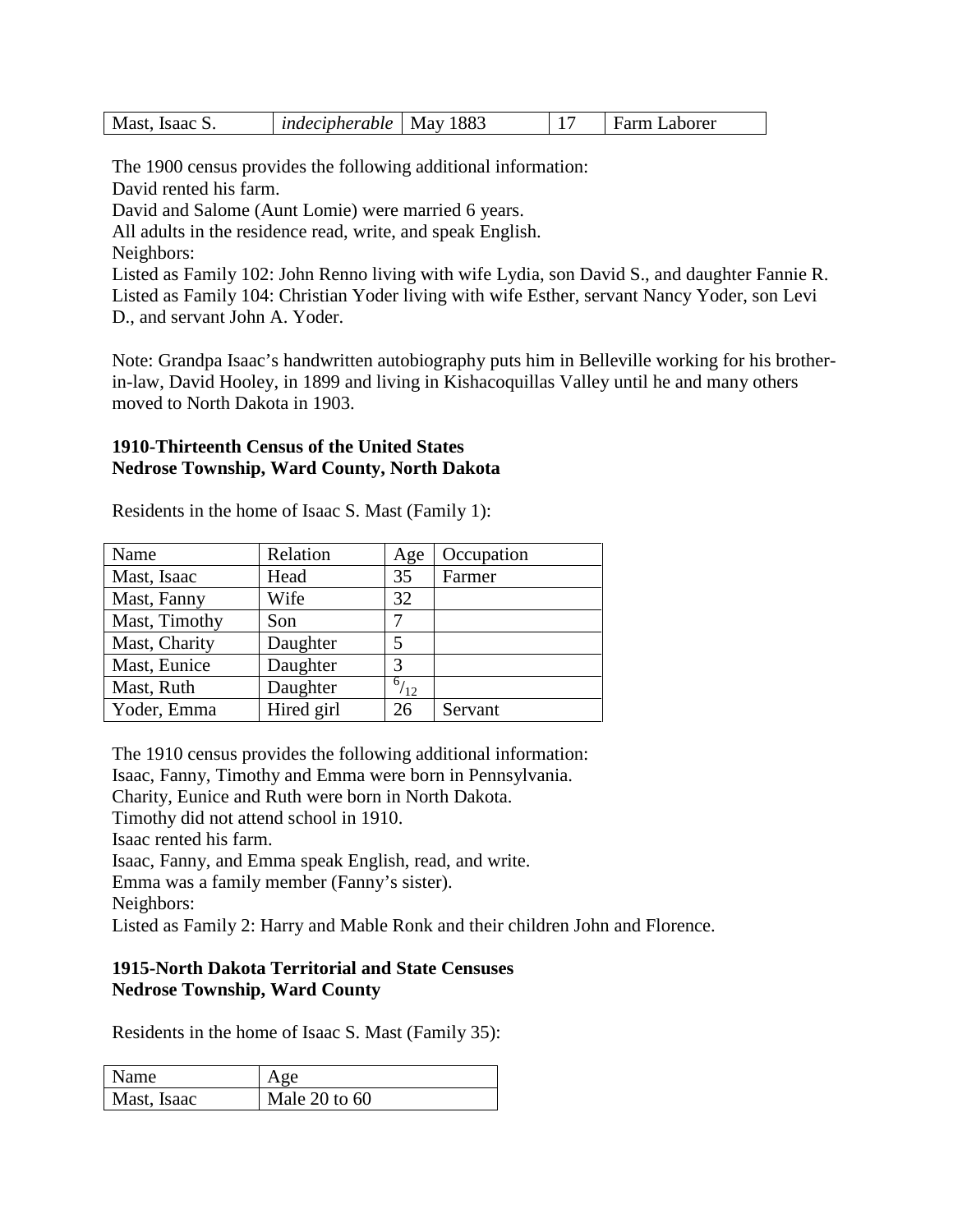| Mast, Fanny   | Female 20 to 60 |
|---------------|-----------------|
| Mast, Timothy | Male 5 to 20    |
| Mast, Charity | Female 5 to 20  |
| Mast, Eunice  | Female 5 to 20  |
| Mast, Ruth    | Female 5 to 20  |
| Mast, Isaac   | Male 5 or under |
| Peden, Stacy  | Male 5 to 20    |

The 1915 census provides the following additional information:

Listed as Family 34: Noah F. and Laura Milan along with Daniel, Nora, Dora, Elizabeth, Willis, and Sarah.

Listed as Family 36: Isaac Berg, a foreigner. Also, in this household were John B., Willie, George, and Haalmer Berg and Gunder Stubskind.

## **1920-Fourteenth Census of the United States Nedrose Township, Ward County, North Dakota**

Residents in the home of Isaac S. Mast (Family 33):

| Name          | Relation | Age | Occupation |
|---------------|----------|-----|------------|
| Mast, Isaac   | Head     | 45  | Farmer     |
| Mast, Fanny   | Wife     | 42  |            |
| Mast, Timothy | Son      | 17  |            |
| Mast, Charity | Daughter | 15  |            |
| Mast, Eunice  | Daughter | 13  |            |
| Mast, Ruth    | Daughter | 10  |            |
| Mast, Isaac   | Son      |     |            |

The 1920 census provides the following additional information:

Charity, Eunice and Ruth were all attending school.

Neighbors:

Listed as Family 32: D. S. and Anna Kauffman and their children Carl, Nelson, Floyd, Floy, Harold, and Herbert.

Listed as Family 34: C.D. and Minerva Lambert and their children Vestal and Lehman.

# **1930-United States Federal Census Amenia Townshio, Cass County, North Dakota**

Residents in the home of Isaac S. Mast (Family 20):

| Name         | Relation | Age | Occupation           |
|--------------|----------|-----|----------------------|
| Mast, Isaac  | Head     | 55  | Farmer               |
| Mast, Fanny  | Wife     | 52  |                      |
| Mast, Eunice | Daughter | 23  |                      |
| Mast, Ruth   | Daughter | 20  |                      |
| Mast, Isaac  | Son      | 16  | General farm laborer |